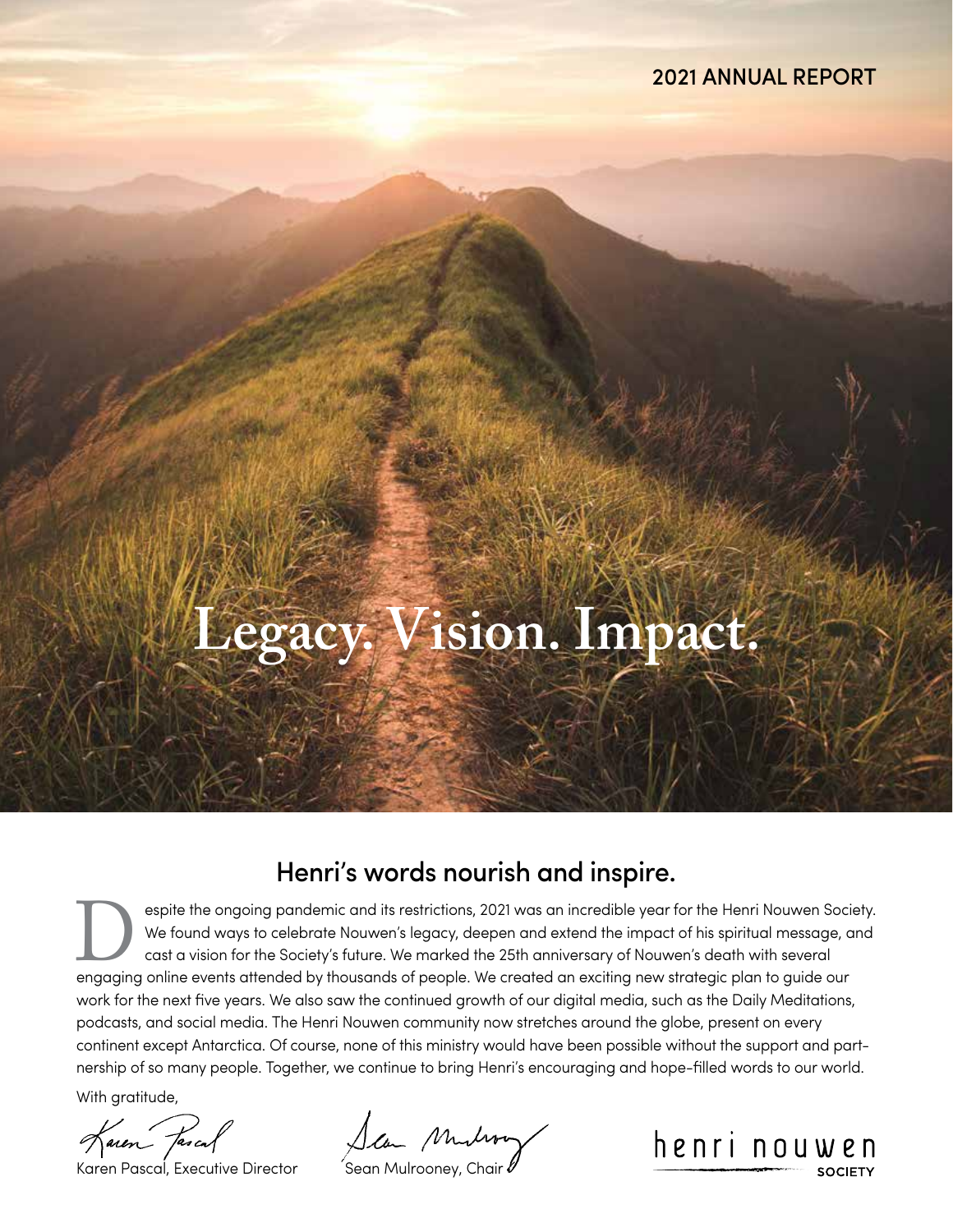With support from generous **Henri Nouwen Society** donors, we share Henri's spiritual vision so that people can be transformed through experiencing themselves as God's beloved. Here are some highlights from 2021.

#### **Writings on 'Community' Published**

In September, Orbis Books published *Community,*  a compilation of Henri Nouwen's writing on the subject. Edited by Stephen Lazarus, the book draws from several articles Nouwen wrote over the years as well as unpublished material, including lectures and retreats. Early in 2022, *Community* was named a gold medallist at the Illumination Book Awards, which honor the best new Christian-themed titles.

#### **Nouwen Archives Grow**

This year the Henri J.M. Nouwen Archives and Research Collection at the University of St. Michael's College saw the creation of extensive new records accessible online through the Discover Archives portal. This includes links for the Oral History Project, the Nouwen Letter Project, and new series for video, sound, and photographs. In addition, the backlog of previously unprocessed archival donations was significantly reduced, thanks to renewed funding from the Society for a processing archivist position.

## **"Henri's writing has had such a healing impact on my life." – BRADLEY W.**



#### **Celebrating Henri Nouwen's Legacy**

Throughout 2021 we marked the 25th anniversary of Henri Nouwen's death by commemorating and celebrating his fruitful life and enduring legacy. While the pandemic restricted our ability to gather in person, we were thrilled that our online conference and three unique webinars attracted more than 5,000 registrants worldwide.

Each event offered the opportunity for attendees to learn about Henri's life and continuing impact. On what would have been Henri's 89th birthday, our *Happy Birthday, Henri!* webinar featured remembrances from friends, rare photos, and video footage of a joyous birthday celebration at L'Arche Daybreak. In *My Dinner With Henri,* Parker Palmer and others shared stories from the times they gathered with Henri around the table. *Remembering Henri: The Gifts of a Fruitful Life* took place on the 25th anniversary of Henri's death and included tributes and video footage of the funerals in Canada and the Netherlands. Finally, our two-day online conference, *Henri Nouwen and the Art of Living,* featured seven outstanding speakers who shared Henri's profound influence on their lives.

#### **Guides and Book Explore Nouwen Themes**

This year we published the five-booklet series *Henri Nouwen and the Art of Living: Insights from a Spiritual Master*, to coincide with our conference. Written by Chris Pritchett and Marjorie Thompson, these study guides touch on the key Nouwen themes of freedom, love, suffering, identity, and God. In the fall, we released *On Retreat with Henri Nouwen: Engaging Life's Big Questions,* which expanded on the conference booklet series. As well, Fuller Theological Seminary produced a series of online learning modules based on the booklets and offered them through its Center for Spiritual Formation.

**"Thanks for bringing me so much hope." – LOUISE F.**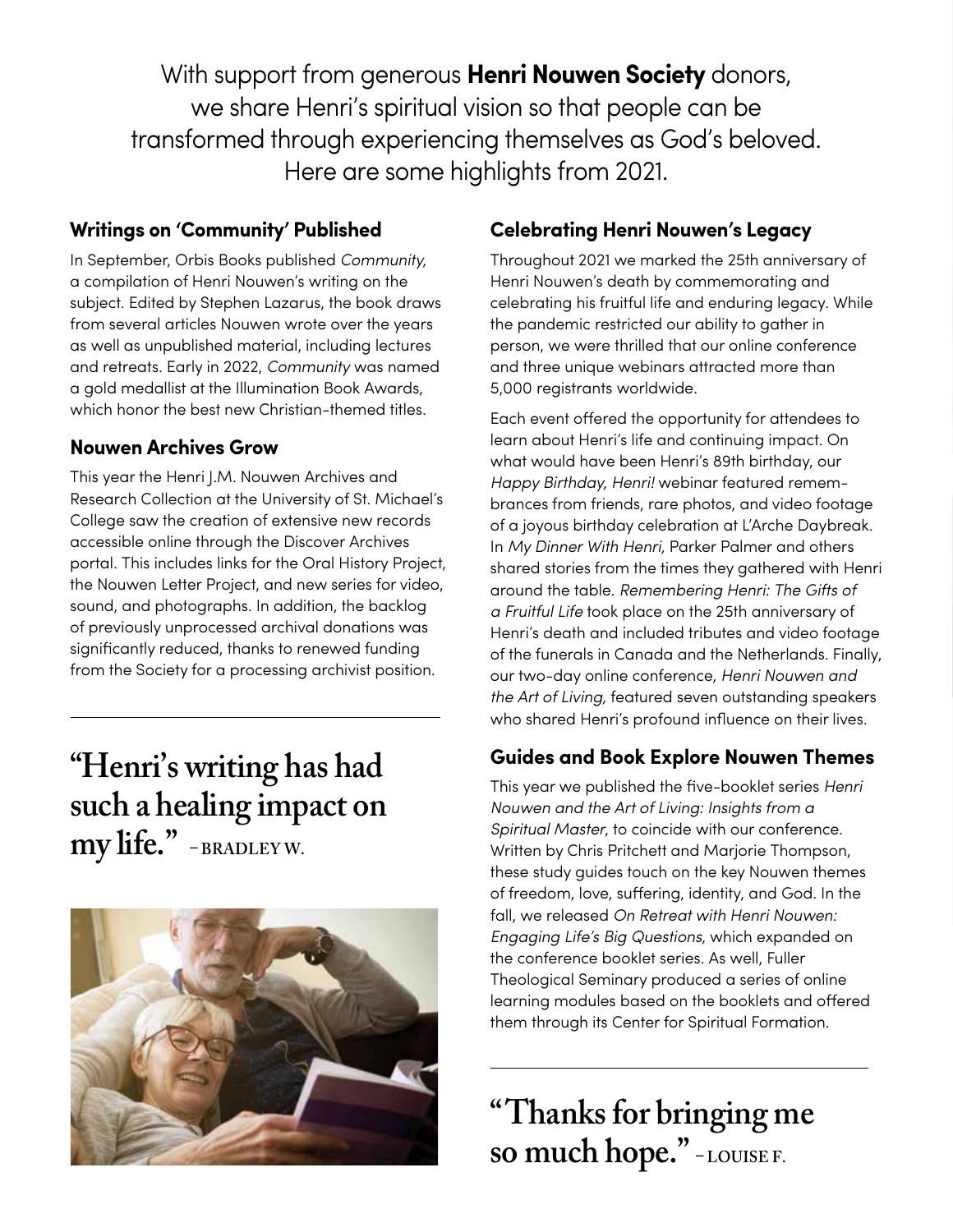**"The Daily Meditations challenge me to grow." – ANN-MARIE B.**

#### **New Strategic Plan Sets Exciting Direction**

In 2021 we completed our new fiveyear strategic plan, *The Way Forward.* Our goal was to refresh our organizational purpose, clarify our core values, and establish priorities for the future. Accordingly, we sought insights and ideas from a broad cross-section of people who could help us identify the themes, challenges, and strengths before us today.

The resulting plan outlines four strategic priorities to guide our activities over the next five years. These priorities focus on expanding and engaging the Nouwen community, building diverse partnerships and collaborations, growing publishing opportunities, and strengthening the preservation and use of Henri Nouwen materials. To learn more about our Strategic Plan, visit henrinouwen.org.



**"Thank you for keeping Henri's memory and legacy alive." – MICHELLE E.**

**NOUWEN COMMUNITY GROWTH:** Through digital media, the Henri Nouwen Society inspires and encourages people around the world with Henri's words.

34,000+

**Instagram followers**

52,000+

(38% growth over 2020) **Daily Meditation subscribers** (2% growth over 2020)

421,000+

**Podcast plays** (29 episodes produced in 2021 – 45% growth)

69,000+

**Facebook followers** (2% growth over 2020)

5,500+ **YouTube subscribers** (66% growth over 2020)